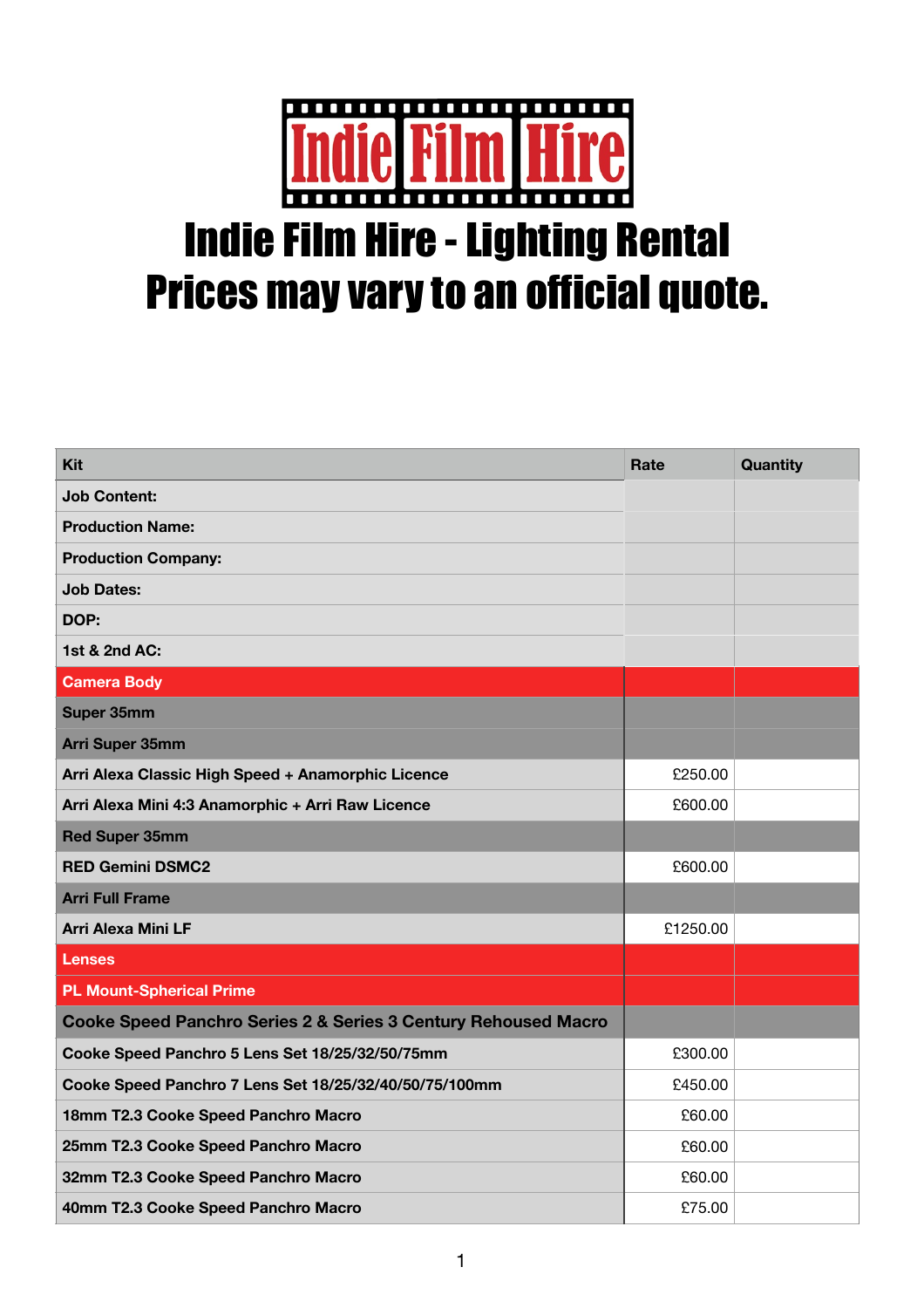| <b>Kit</b>                                                          | Rate    | Quantity |
|---------------------------------------------------------------------|---------|----------|
| 50mm T2.3 Cooke Speed Panchro Macro                                 | £60.00  |          |
| 75mm T2.3 Cooke Speed Panchro Macro                                 | £60.00  |          |
| 100mm T2.8 Cooke Speed Panchro Macro                                | £75.00  |          |
| <b>Optica Elite Super Speeds</b>                                    |         |          |
| Optica Elite Super Speeds 5 Lens Set T1.3 18/24/35/50/75mm          | £300.00 |          |
| Optica Elite Super Speeds 6 Lens Set T1.3>T1.6 18/24/35/50/75/100mm | £360.00 |          |
| 18mm T1.3 Optica Elite Super Speed                                  | £60.00  |          |
| 24mm T1.3 Optica Elite Super Speed                                  | £60.00  |          |
| 35mm T1.3 Optica Elite Super Speed                                  | £60.00  |          |
| 50mm T1.3 Optica Elite Super Speed                                  | £60.00  |          |
| 75mm T1.3 Optica Elite Super Speed                                  | £60.00  |          |
| 100mm T1.6 Optica Elite Super Speed                                 | £60.00  |          |
| <b>Zeiss B Super Speeds</b>                                         |         |          |
| Zeiss B Super Speed 4 Lens Set T1.4 25/35/50/85mm                   | £240.00 |          |
| 25mm T1.4 Zeiss B Super Speed                                       | £60.00  |          |
| 35mm T1.4 Zeiss B Super Speed                                       | £60.00  |          |
| 50mm T1.4 Zeiss B Super Speed                                       | £60.00  |          |
| 85mm T1.4 Zeiss B Super Speed                                       | £60.00  |          |
| <b>Single prime Lenses</b>                                          |         |          |
| 12mm Zeiss T2.4 (Vintage Samcine Rehouse)                           | £150.00 |          |
| 14mm T1.9 Zeiss Ultra Prime                                         | £200.00 |          |
| 560mm T6.2 Cooke Telepanchro JDC                                    | £200.00 |          |
| 300mm (600mm) T2.8 Canon & 2x Adapter                               | £200.00 |          |
| <b>Macro</b>                                                        |         |          |
| 95mm Tamron T2.5 1:1 Macro                                          | £65.00  |          |
| <b>Probe Macro</b>                                                  |         |          |
| Full Frame Laowa 24mm 2x F14                                        | £75.00  |          |
| <b>Fish Eye / Wide Angle</b>                                        |         |          |
| Oppenheimer Nikkor 8mm T2.8                                         | £250.00 |          |
| <b>PL Mount-Anamorphic Prime</b>                                    |         |          |
| <b>Hawk APL C-Series Anamorphics</b>                                |         |          |
| Hawk APL C-Series Anamorphic 4 Lens Set T2.3>T2.5 35/50/75/100mm    | £450.00 |          |
| 35mm T2.5 Hawk APL C-Series Anamorphic                              | £112.50 |          |
| 50mm T2.4 Hawk APL C-Series Anamorphic                              | £112.50 |          |
| 75mm T2.3 Hawk APL C-Series Anamorphic                              | £112.50 |          |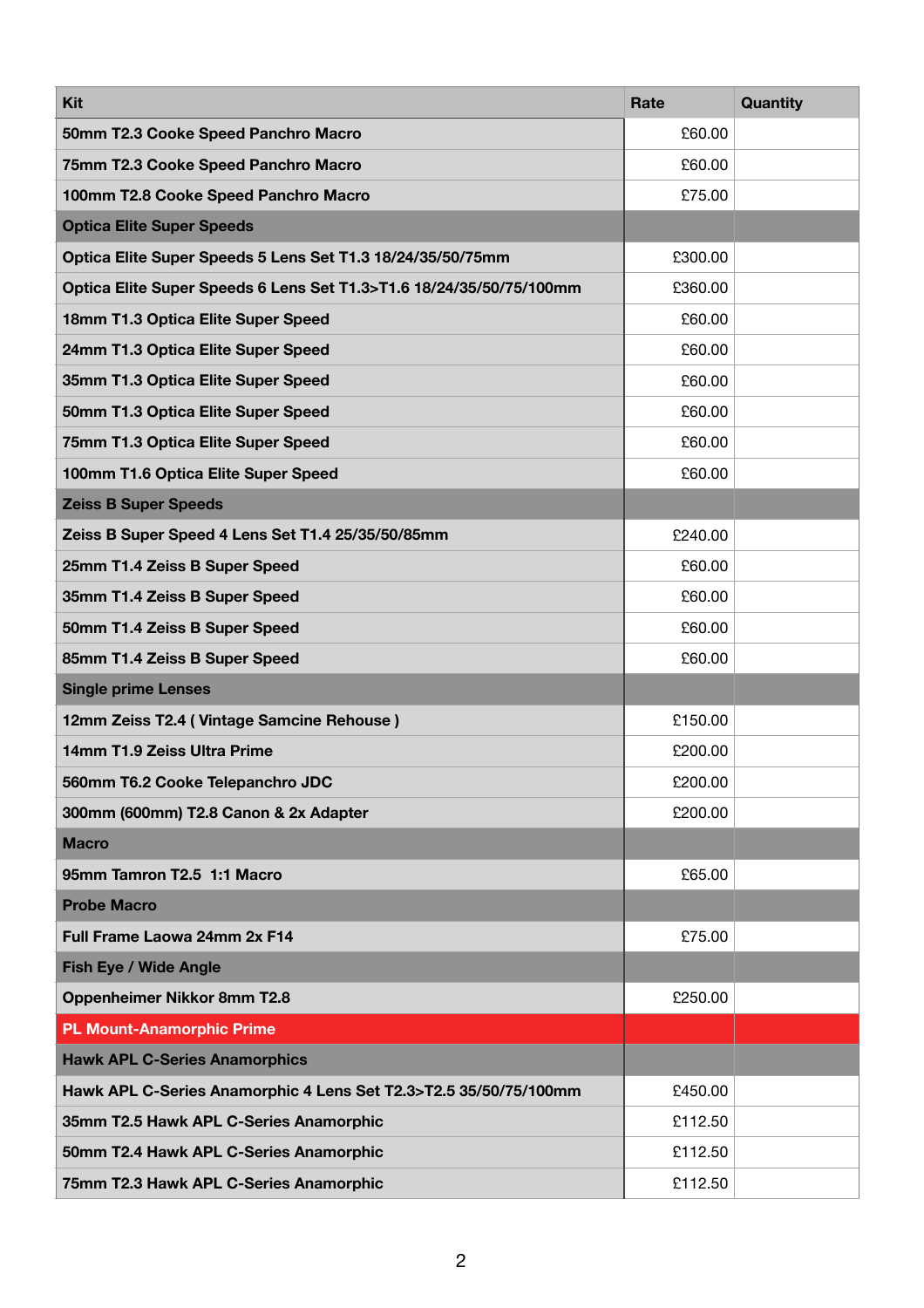| Kit                                                                                    | Rate    | Quantity |
|----------------------------------------------------------------------------------------|---------|----------|
| 100mm T2.3 Hawk APL C-Series Anamorphic                                                | £112.50 |          |
| <b>Kowa Cine Prominar Anamorphics</b>                                                  |         |          |
| Kowa Cine Prominar Anamorphic 4 Lens Set 40/50/75/100mm & Wide Angle<br><b>Adapter</b> | £400.00 |          |
| 40mm T2.3 Kowa Cine Prominar Anamorphic                                                | £100.00 |          |
| 50mm T2.8 Kowa Cine Prominar Anamorphic                                                | £100.00 |          |
| 75mm T2.8 Kowa Cine Prominar Anamorphic                                                | £100.00 |          |
| 100mm T3.4 Kowa Cine Prominar Anamorphic                                               | £100.00 |          |
| <b>PL Mount-Spherical Zoom</b>                                                         |         |          |
| <b>Angenieux</b>                                                                       |         |          |
| Angenieux Optimo T2.8 45-120mm Zoom                                                    | £350.00 |          |
| <b>True Lens Service</b>                                                               |         |          |
| Full Frame TLS Morpheus T2.8 80-200mm Zoom                                             | £200.00 |          |
| <b>Camera Grip</b>                                                                     |         |          |
| <b>Heads</b>                                                                           |         |          |
| O'Connor 2065 Ultimate Fluid Head MOY                                                  | £140.00 |          |
| <b>Ronford Baker Series 2000 Head 110mm Bowl</b>                                       | £120.00 |          |
| <b>Sticks</b>                                                                          |         |          |
| Ronford Baker Tall Sticks MOY & 110mm Bowl                                             | £40.00  |          |
| <b>Ronford Baker Short Sticks MOY &amp; 110mm Bowl</b>                                 | £40.00  |          |
| <b>Hi Hat MOY &amp; Bowl</b>                                                           | £15.00  |          |
| <b>Hand Held Kits</b>                                                                  |         |          |
| <b>Ronford Baker Hand Held Kit</b>                                                     | £60.00  |          |
| <b>Silders</b>                                                                         |         |          |
| <b>Ronford Baker 42" Silder MOY</b>                                                    | £125.00 |          |
| <b>Dollies</b>                                                                         |         |          |
| <b>Egripment Matador Dolly</b>                                                         | £110.00 |          |
| <b>Classic Egripment Suitcase Dolly</b>                                                | £55.00  |          |
| <b>Egripment Focus Dolly Light</b>                                                     | £75.00  |          |
| <b>Track</b>                                                                           |         |          |
| 5ft Egripment Lightweight Speed Track                                                  | £6.00   |          |
| 8ft Straight Section Ronford Baker MOY                                                 | £25.00  |          |
| <b>Camera Accesories</b>                                                               |         |          |
| <b>Follow Focus</b>                                                                    |         |          |
| Arri FF-4                                                                              | £50.00  |          |
| <b>Remote Follow Focus</b>                                                             |         |          |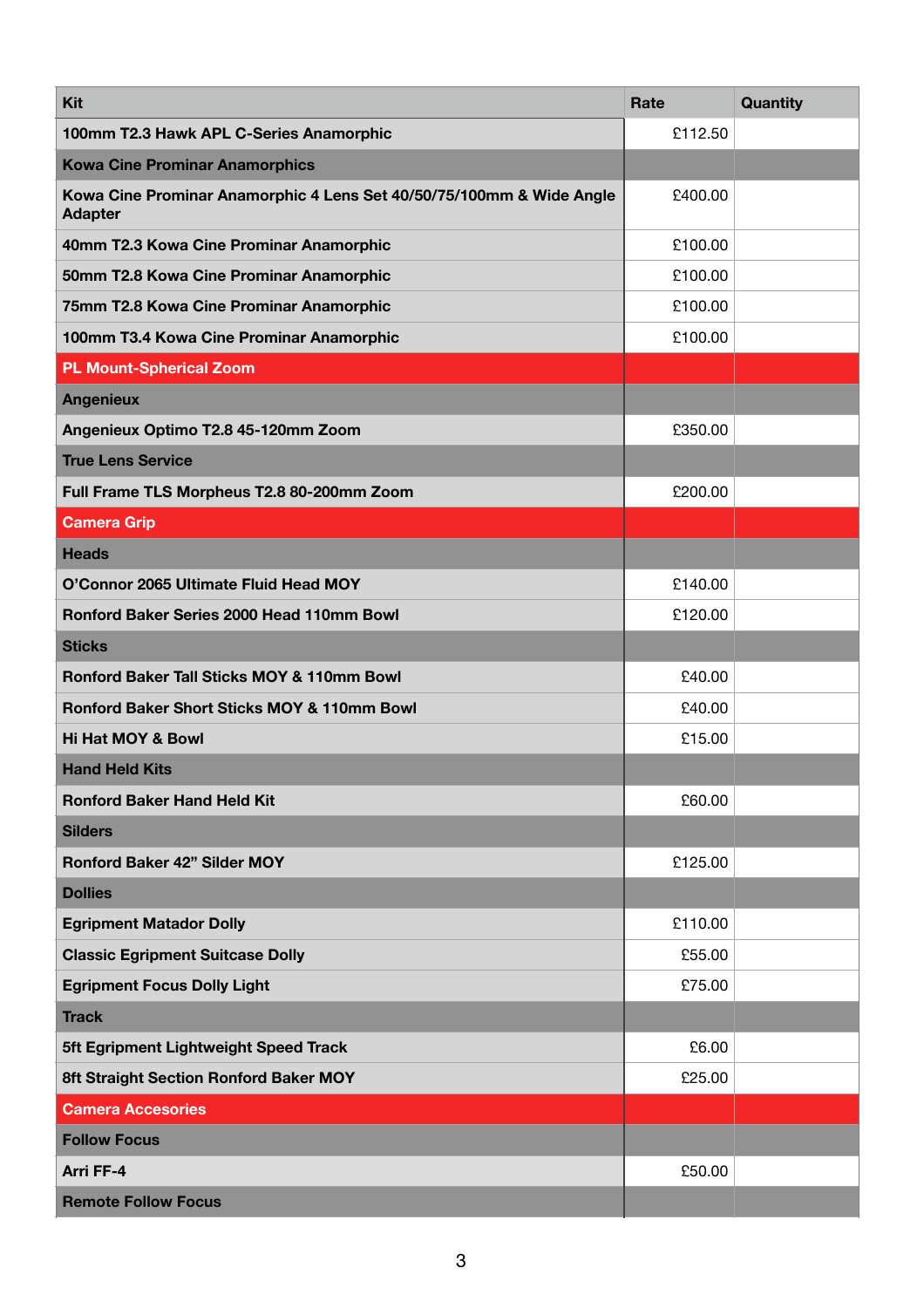| Kit                                                               | Rate    | <b>Quantity</b> |
|-------------------------------------------------------------------|---------|-----------------|
| <b>Tilta Nucleus-M 3-Channel Kit</b>                              | £150.00 |                 |
| Arri WCU-4 3-Channel Kit                                          | £250.00 |                 |
| <b>Matte Box &amp; Matte Box Accessories</b>                      |         |                 |
| Bright Tangerine Misfit 3-Stage 4"x5.65" Clip On Matte Box        | £35.00  |                 |
| Bright Tangerine Strummer 3-Stage 4"x5.65" Matte Box              | £50.00  |                 |
| Bright Tangerine Viv 3-Stage 4"x5.65" Matte Box                   | £50.00  |                 |
| <b>Bright Tangerine Clash 138 Clip On Matte Box</b>               | £35.00  |                 |
| Arri LMB 4x5 4"x5.65" Lightweight Clip On Matte Box               | £55.00  |                 |
| Arri LMB-25 4"x5.65" Lightweight Clip On Matte Box                | £55.00  |                 |
| Arri MB-18 4"x5.65" Production Matte Box                          | £65.00  |                 |
| <b>Matte Box Accessories</b>                                      |         |                 |
| Arri LMB-25 & Arri 4x5 Diopter Frame 138mm Covers +1/2 +1 +2      | £20.00  |                 |
| <b>Filters</b>                                                    |         |                 |
| Single Filter Tiffen PV 4"x5.65" IRND 0.3                         | £30.00  |                 |
| Single Filter Tiffen PV 4"x5.65" IRND 0.6                         | £30.00  |                 |
| Single Filter Tiffen PV 4"x5.65" IRND 0.9                         | £30.00  |                 |
| Single Filter Tiffen PV 4"x5.65" IRND 1.2                         | £30.00  |                 |
| 3 Filter Set Tiffen PV 4"x5.65" IRND Set 0.3/0.6/0.9              | £70.00  |                 |
| 4 Filter Set Tiffen PV 4"x5.65" IRND Set 0.3/0.6/0.9/1.2          | £90.00  |                 |
| Single Filter Formatt Hitech Firecrest PV 4"x5.65" IRND 0.3       | £40.00  |                 |
| Single Filter Formatt Hitech Firecrest PV 4"x5.65" IRND 0.6       | £40.00  |                 |
| Single Filter Formatt Hitech Firecrest PV 4"x5.65" IRND 0.9       | £40.00  |                 |
| Single Filter Formatt Hitech Firecrest PV 4"x5.65" IRND 1.2       | £40.00  |                 |
| 3 Filter Set Formatt Hitech Firecrest PV 4"x5.65" 0.3/0.6/0.9     | £100.00 |                 |
| 4 Filter Set Formatt Hitech Firecrest PV 4"x5.65" 0.3/0.6/0.9/1.2 | £120.00 |                 |
| Single Filter Soft Grad ND PV 4"x5.65" 0.3                        | £25.00  |                 |
| Single Filter Soft Grad ND PV 4"x5.65" 0.6                        | £25.00  |                 |
| Single Filter Soft Grad ND PV 4"x5.65" 0.9                        | £25.00  |                 |
| 3 Filter Set PV Soft Grad ND 4"x5.65" Set 0.3/0.6.0.9             | £60.00  |                 |
| 5 Filter Set Tiffen Black Pro Mist PV 4"x5.65" (1/8,1/4,1/2,1,2)  | £60.00  |                 |
| 5 Filter Set Tiffen Glimmer Glass PV 4"x5.65" (1/8,1/4,1/2,1,2)   | £60.00  |                 |
| Single Filter Tiffen Soft FX 1 PV 4"x5.65"                        | £25.00  |                 |
| 138mm Filters & Diopters                                          |         |                 |
| Schneider 138mm One True Stop Circular Polariser                  | £25.00  |                 |
| 4 Schneider 138mm Full Cover Diopter Set (+1/2 +1 +2 +3)          | £70.00  |                 |